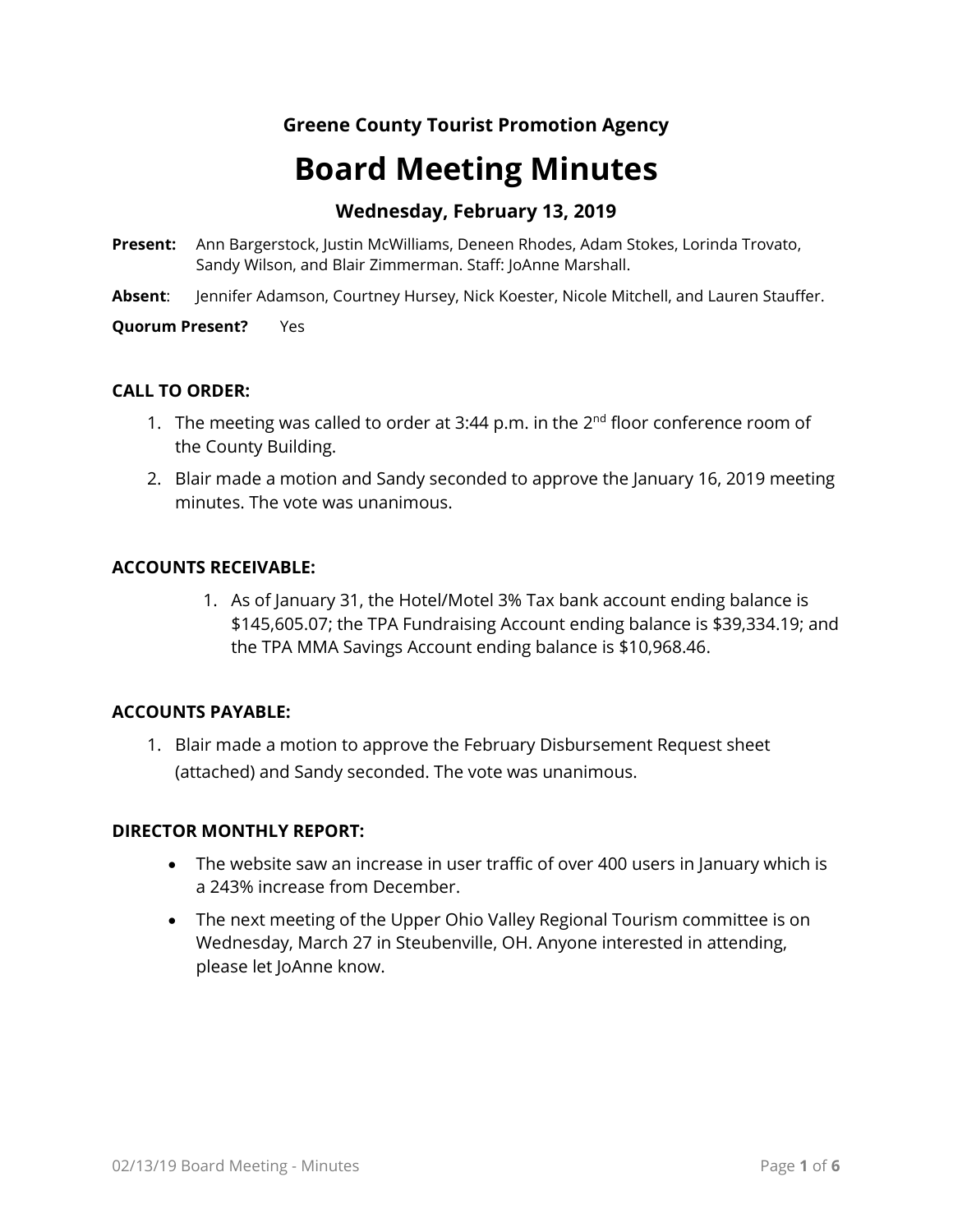#### **COMMITTEE REPORTS:**

#### *Advertising & Promotion:*

The 2019 Happy Traveler is available and Greene County is featured on several pages. The Covered Bridge Driving Tour is mentioned with a photograph on page 31, the Sheep and Fiber Festival event on page 38, the Covered Bridge Festival event on page 40, the Warrior Trail is mentioned on page 46, the Greene County Historical Society Museum is mentioned on page 47, and our ad copy is on page 50.

The Greene County Official Visitors Guide is at the printers and should be ready for distribution at our Annual Meeting. 34 ads were sold for a total of \$6,675 with 20 ads taking advantage of the \$25 early bird reservation.

Adam made the motion and Sandy seconded to purchase the following as recommended by the committee:

1. Four quarter-page ads in the Greene County Magazine for the Spring, Summer, Fall and Winter issues at \$228 each.

2. Two half-page ads in the Where and When publication for the Summer and Fall issues at \$1,355 each.

3. Participation in the 2019 Observer-Reporter events of KidsFest, The Greater Pittsburgh Food Truck Festival, Corks & Kegs Festival, First Fridays, Farm to Fork Greene County, and All for Her event.

JoAnne presented the 2018 Key Metrics report with results from Facebook, Twitter, Youtube, our Website, and Visitor Guides directly mailed. Information from the report will be shared at the annual meeting.

| <b>Bylaws:</b>      | Nothing at this time. |
|---------------------|-----------------------|
| <b>Finance:</b>     | Nothing at this time. |
| <b>Fundraising:</b> | Nothing at this time. |

*Grants:* Blair made the motion and Deneen seconded to recommend the distribution of the 2019 Advertising & Promotion grants and the 2019 Capital Development & Improvement grants *(attached)*.

> Altered Gas Performance Events' grant will be pending the completion of their 2018 Close-Out Report and payment of 2019 Tourism Partnership fees. The Greene County Historical Society's grant will be pending additional discussion with the applicant on the Historical Walking Trail project and ADA Compliance requirements.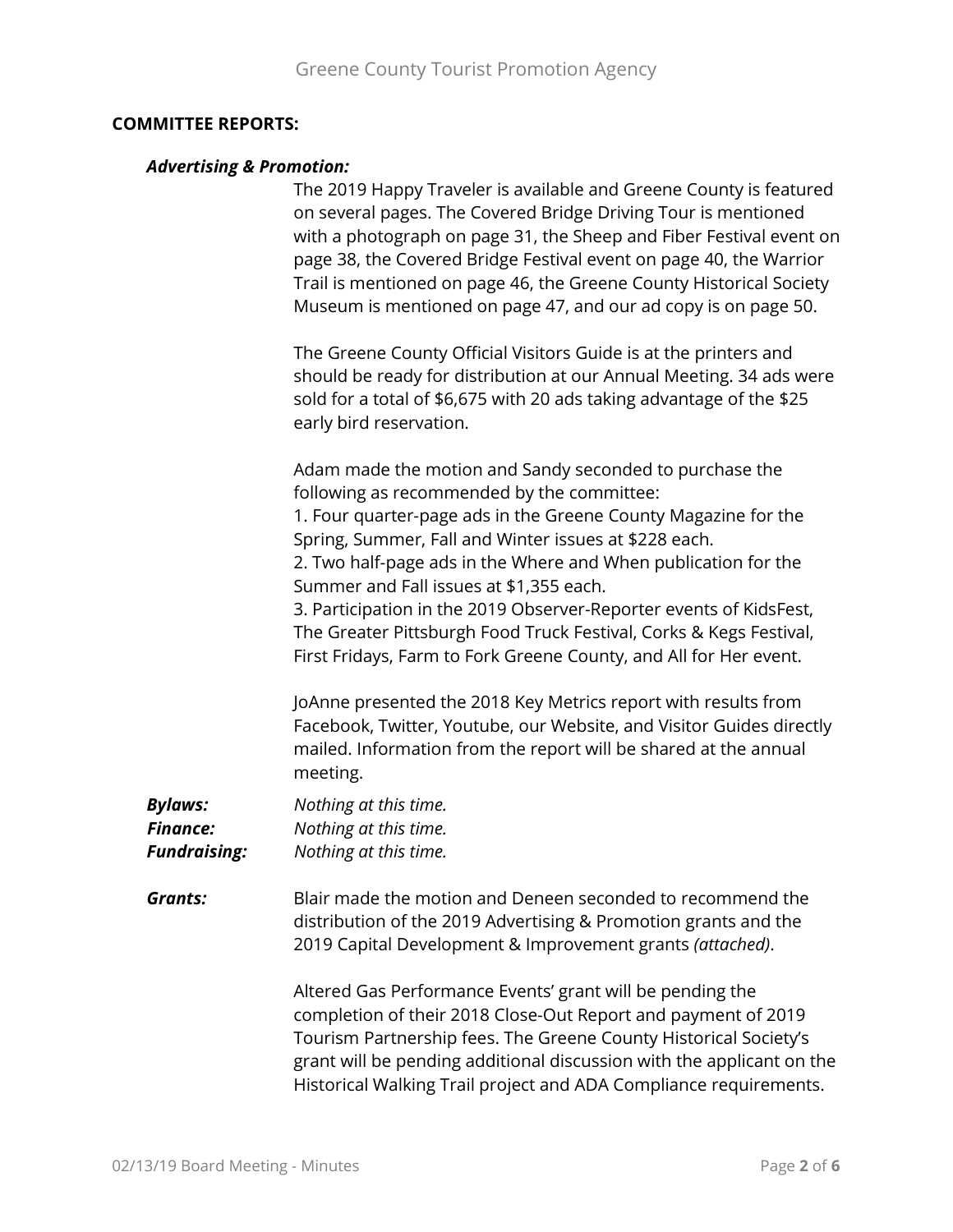## *Hotel/Motel Tax: Nothing at this time. Long-Range/Strategic Planning: Nothing at this time.*

**Partnership:** The Annual Meeting is scheduled on March 5, 2019 from 5:30 to 7:30 p.m. at the Greene County Fairgrounds in the upper 4-H Building. Catering is secured along with the linens donated by 4 Seasons Rentals. Partners are free to attend and non-partners are \$15.

> 110 partners have renewed for a total of \$5,860 with 54 partners taking advantage of the \$10 early bird discount. Five new partnerships joined for 2019 and five previous partners cancelled their partnerships. Currently there are nine unpaid partners that we will continue to collect for the 2019 year.

## **OLD BUSINESS:**

1. Deneen shared her impression of the Heritage Tourism Summit on Saturday, Feb. 9 and encouraged anyone to attend future events. Greene County was well represented with seven attendees, two panelists, three musicians, and a marketplace table.

Laurel Highlands creates a Backyard Tour for frontline employees that work with visitors to learn more about the area and want attractions they can recommend to visitors. The board agreed to develop a tour or several excursions for Greene County employees and residents and announce it at the Annual Meeting. Deneen will be leading the tour development as a fundraiser under the Fundraising Committee.

## **NEW BUSINESS:**

1. Discussion was held on continuing the sponsorship of the American Cancer Society's "Paint the Town Purple" and the Greene County Chamber of Commerce's raffle cards. Tourism will continue the support of both organizations.

A sponsorship for the Greene County Historical Society for their Blast from the Past: GCHS Opening Day 5K will be declined as it is a conflict with our grant program.

## **PUBLIC COMMENT:**

*None*

## **ADJOURNMENT:**

1. The meeting adjourned at 4:43 p.m. by a motion from Blair and seconded by Deneen. The next meeting will be Wednesday, March 13 at 3:30 p.m. in the 2<sup>nd</sup> Floor Conference Room of the County Building.

*Minutes submitted by JoAnne Marshall.*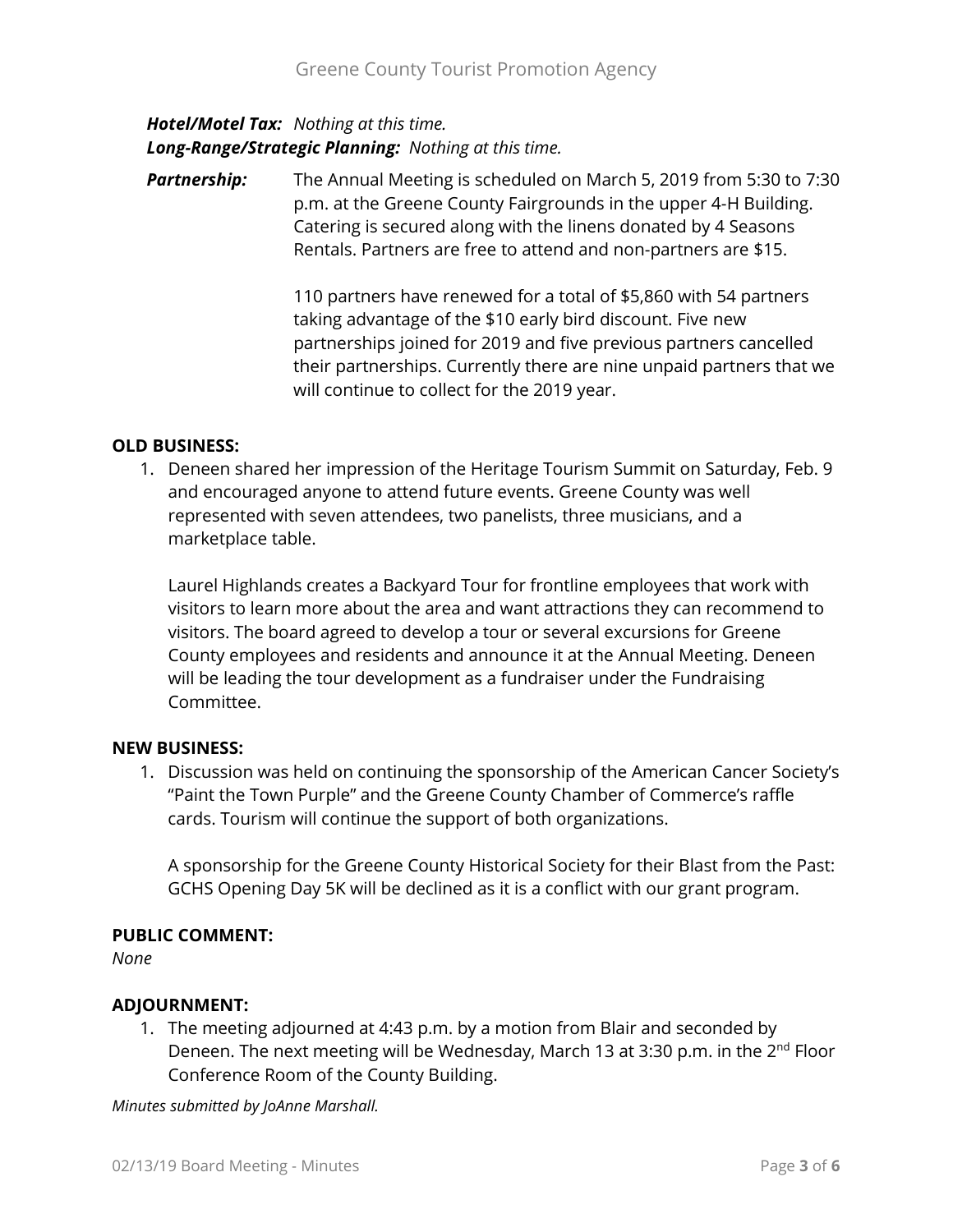| Payment Authorized by:<br>Payment Authorized by:<br>Compiled by:<br>$M_{M}$<br>$=$ MH<br>FR= | 6113/2019                                     | 02/13/2019 SWPA HauntedCon | 02/07/2019 2110               | 02/01/2019 GCTPA0219P          | 02/01/2019 21861                                         | 02/01/2019 2106               | 02/01/2019 2105                                                                                  | 02/01/2019 015-176683               | 01/31/2019<br>174210             | 61/30/2019                                                       | 01/29/2019 2104<br>01/18/2019<br>2108 | 01/16/2019 2099               | 12/31/2018 2100               | 12/31/2018<br>2103            | 12/30/2018 2111                | 12/29/2018 2107               | Revised<br>2/13/2019<br>Nd 22:1<br>Date<br>Invoice #                                                       |
|----------------------------------------------------------------------------------------------|-----------------------------------------------|----------------------------|-------------------------------|--------------------------------|----------------------------------------------------------|-------------------------------|--------------------------------------------------------------------------------------------------|-------------------------------------|----------------------------------|------------------------------------------------------------------|---------------------------------------|-------------------------------|-------------------------------|-------------------------------|--------------------------------|-------------------------------|------------------------------------------------------------------------------------------------------------|
| TPA Fundraising Account<br>TPA Money Market Account<br>Hotel/Motel Tax Account<br>Legend     | 5 Kidz Kandy-V                                | Fencerow Farmers Market    | County of Greene General Fund | Pennsylvania On Display        | Miles Media Group, LLLP                                  | County of Greene General Fund | County of Greene General Fund                                                                    | CTM Media Group Inc.                | Observer Publishing Company      | National Road Heritage Corridor<br>County of Greene General Fund | County of Greene General Fund         | County of Greene General Fund | County of Greene General Fund | County of Greene General Fund | County of Greene General Fund  | County of Greene General Fund | <b>Vendor</b>                                                                                              |
| Ę<br>$\overline{m}$                                                                          | Annual Meeting - Deposit for Catering Service | SWPA HauntedCon - Vendor   | January Postage               | February Brochure Distribution | Happy Traveler Ad, Custom Content Articles & Website Ads | February Copier               | February Avaya                                                                                   | February Amish Country Distribution | Public Notice - Tourism Meetings | HSA / Marshall<br>Heritage Tourism Summit - Marketplace          | January Payroll                       | January Windstream            | Oct-Dec Sales Tax             | 2018 Retirement               | December 1-Day Accrual Payroll | December Accrual Payroll      | Greene County Tourist Promotion Agency<br>Disbursement Request - FY 2019 - Q1<br>February 13, 2019<br>Memo |
| o<br>No                                                                                      | TOTAL REQUESTED THIS REPORT<br>$\times$       | $\boldsymbol{\times}$      | $\times$ $\times$             |                                | $\pmb{\times}$                                           | $\pmb{\times}$                | $\boldsymbol{\times}$                                                                            | $\pmb{\times}$                      | ×                                |                                                                  |                                       | $\times$ $\times$ $\times$    |                               | $\pmb{\times}$                | ×                              | $\times$                      | IКМ                                                                                                        |
| Date:<br>Date:<br>Date:                                                                      |                                               |                            |                               |                                |                                                          |                               |                                                                                                  |                                     |                                  | ×                                                                |                                       |                               |                               |                               |                                |                               | ER<br><b>NW</b>                                                                                            |
|                                                                                              | \$11,599.10                                   |                            | $\frac{144.39}{30.00}$        | 336.00                         |                                                          |                               | $\begin{array}{r}\n 350.00 \\ \underline{14.78} \\ 337.49 \\ \underline{3,000.00}\n \end{array}$ |                                     | 135.00                           | 750.00                                                           |                                       | 17.88                         | 13.51                         | 3,032.47                      | 145.54                         | 1,378.78                      | Amount                                                                                                     |



## Greene County Tourist Promotion Agency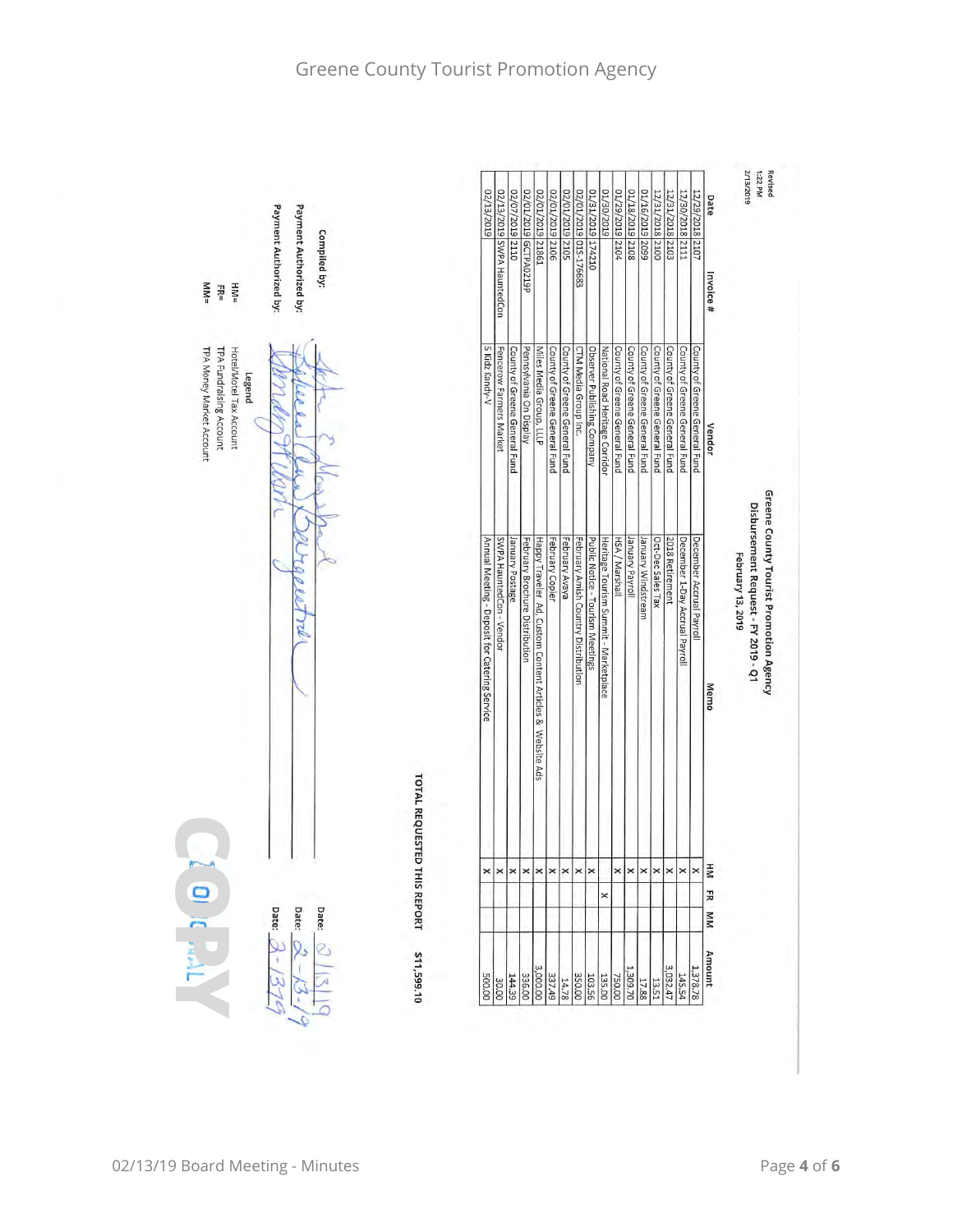# **Advertising & Promotion Grants**

|                | <b>Application # Event/Project Name</b>                                  | <b>Tourism Partner</b>                  | 2019 Grant<br>Recommendation<br>\$500 *Pending<br>completion of<br>requirements |           |  |  |  |
|----------------|--------------------------------------------------------------------------|-----------------------------------------|---------------------------------------------------------------------------------|-----------|--|--|--|
| $\mathbf{1}$   | Altered Gas Performance Events, LLC                                      | Flashlight Drags                        |                                                                                 |           |  |  |  |
| $\overline{2}$ | Motor Madness Car Show                                                   | Greene County Chamber of Commerce       | \$                                                                              | 500.00    |  |  |  |
| 3              | Greene County Fair                                                       | Greene County Fairboard                 | \$                                                                              | 1,000.00  |  |  |  |
| 4              | Lucas Oil Mega Pulls                                                     | Greene County Fairboard                 | \$                                                                              | 2,000.00  |  |  |  |
| 5              | <b>GCHS Marketing</b>                                                    | Greene County Historical Society        | \$                                                                              | 2,500.00  |  |  |  |
| 6              | Greene Cuisine                                                           | Greene County United Way                | \$                                                                              | 750.00    |  |  |  |
| $\overline{7}$ | Jacktown Fair                                                            | Jacktown Fair Board                     | \$                                                                              | 1,000.00  |  |  |  |
| 8              | King Coal Show                                                           | King Coal Association                   | \$                                                                              | 1,000.00  |  |  |  |
| 9              | Lippencott Alpacas Open House                                            | Lippencott Alpacas                      | \$                                                                              | 500.00    |  |  |  |
| 10             | Art Blast on the Mon                                                     | Nathanael Greene CDC                    | \$                                                                              | 700.00    |  |  |  |
| 11             | Holiday Craft Blast                                                      | Nathanael Greene CDC                    | \$                                                                              | 300.00    |  |  |  |
| 12             | Farm to Fork, Greene County                                              | Observer Publishing Company             | \$                                                                              | 1,000.00  |  |  |  |
| 13             | Riverfest                                                                | Rices Landing Volunteer Fire Department | \$                                                                              | 1,000.00  |  |  |  |
| 14             | Aviation Day                                                             | SOAR of Greene County                   | \$                                                                              | 1,000.00  |  |  |  |
| 15             | Rain Day Festival                                                        | Special Events Commission               | \$                                                                              | 2,000.00  |  |  |  |
| 16             | The Perfect Arrangement/Lily Bee's<br>Marketing Outside of Greene County | The Perfect Arrangement                 | \$                                                                              | 1,000.00  |  |  |  |
| 17             | The Victory 5K                                                           | The Victory 5K                          | \$                                                                              | 250.00    |  |  |  |
| 18             | <b>Warrior Trail Marketing</b>                                           | Warrior Trail Association               | \$                                                                              | 400.00    |  |  |  |
| 19             | Sporting Clay Shoot                                                      | Washington Health System (WHS) Greene   | \$                                                                              | 500.00    |  |  |  |
| 20             | Sounds of Summer                                                         | Waynesburg Lions Club                   | \$                                                                              | 1,000.00  |  |  |  |
| 21             | Cruisin' for Music                                                       | Waynesburg Music Development            | \$                                                                              | 400.00    |  |  |  |
| 22             | 50s Fest & Car Cruise                                                    | Waynesburg Prosperous & Beautiful       | \$                                                                              | 1,000.00  |  |  |  |
| 23             | Sheep & Fiber Festival                                                   | Waynesburg Prosperous & Beautiful       | \$                                                                              | 1,750.00  |  |  |  |
| 24             | White Covered Bridge Festival                                            | White Covered Bridge Association        | \$                                                                              | 2,000.00  |  |  |  |
|                |                                                                          |                                         | \$                                                                              | 24,050.00 |  |  |  |